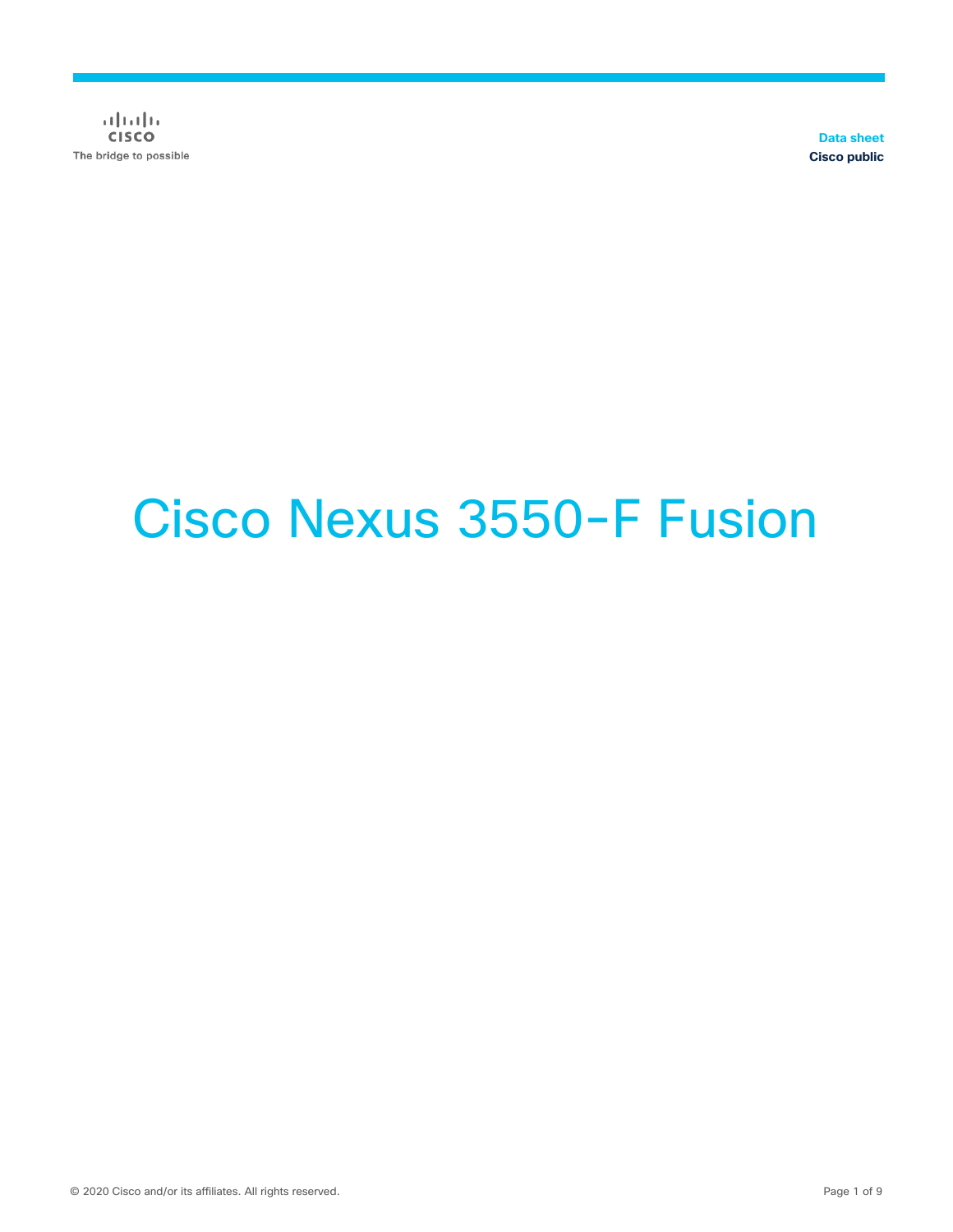## **Contents**

| A flexible low latency networking platform        | 3              |
|---------------------------------------------------|----------------|
| Layer 1 switching                                 | $\overline{4}$ |
| <b>Transparent tapping</b>                        | 5              |
| An electronic patch panel                         | 5              |
| Packet aware statistics and monitoring            | 5              |
| Layer 2 multiplexing                              | 5              |
| Different multiplexers for different requirements | 6              |
| Layer 2 learning switch                           | 6              |
| Cisco Nexus 3550-F Fusion feature comparison      | 7              |
| Cisco Nexus 3550-F Fusion platform features       | 7              |
| Cisco environmental sustainability                | 9              |
| <b>Cisco Capital</b>                              | 9              |
|                                                   |                |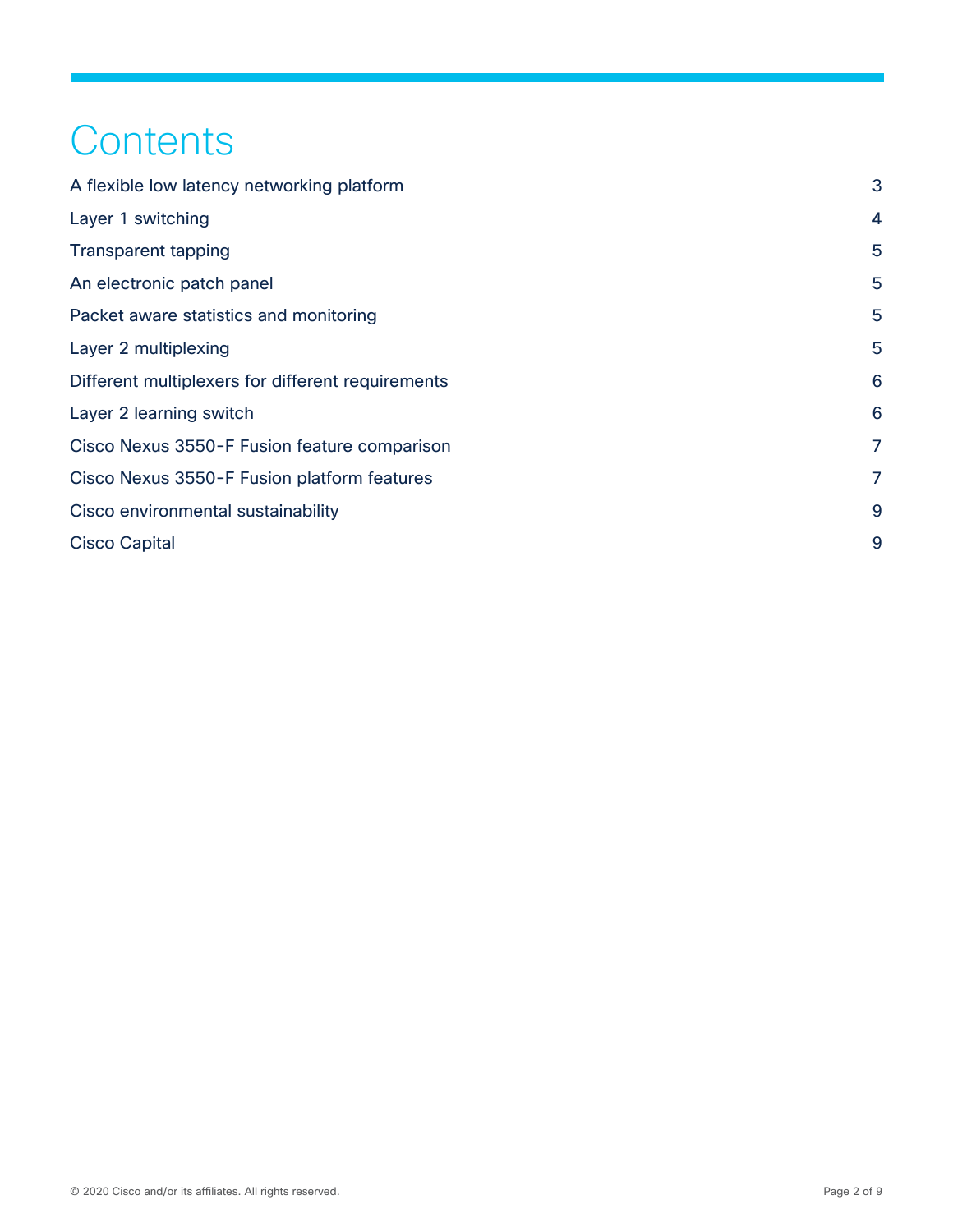## <span id="page-2-0"></span>A flexible low latency networking platform

The Cisco Nexus® 3550-F Fusion is a compact, yet powerful networking platform designed specifically for low latency applications. The device features up to 48 ports of 10G Ethernet connectivity in a single rack unit form factor. It can be configured as:

- Layer 1 matrix switch for low latency data fan-out, electronic patch panel, and transparent monitoring applications. Layer 1 switching offers port-to-port latencies under 5ns
- Layer 2 multiplexer/demultiplexer for many-to-one aggregation use case. Applications include low latency link aggregation for financial trading order entry networks, and low latency telecommunications networks. This mode offers latencies as low as 39ns
- Fully managed Layer 2 MAC learning switch, with VLAN tagging/trunking and IGMP snooping. This is intended for applications where simple multiplexers are insufficient. As a layer 2 switch, the device offers latencies down to 95ns.

#### **Scalable modular architecture**

The Cisco Nexus 3550-F Fusion is built around a unique modular architecture that scales with your network. Three-line card bays provide the flexibility to grow and change connectivity options over time, while two internal module bays allow the device to be upgraded with expanded functionality, adding new capabilities and extending the useful life of the product. The 3550-F architecture is shown in the figure below (Figure 2). At the heart of the architecture is a high-density layer 1 matrix switch. This matrix switch provides low latency programable10GbE connectivity between all modules.



#### **Figure 1.**

Cisco Nexus 3550-F Fusion Modular Architecture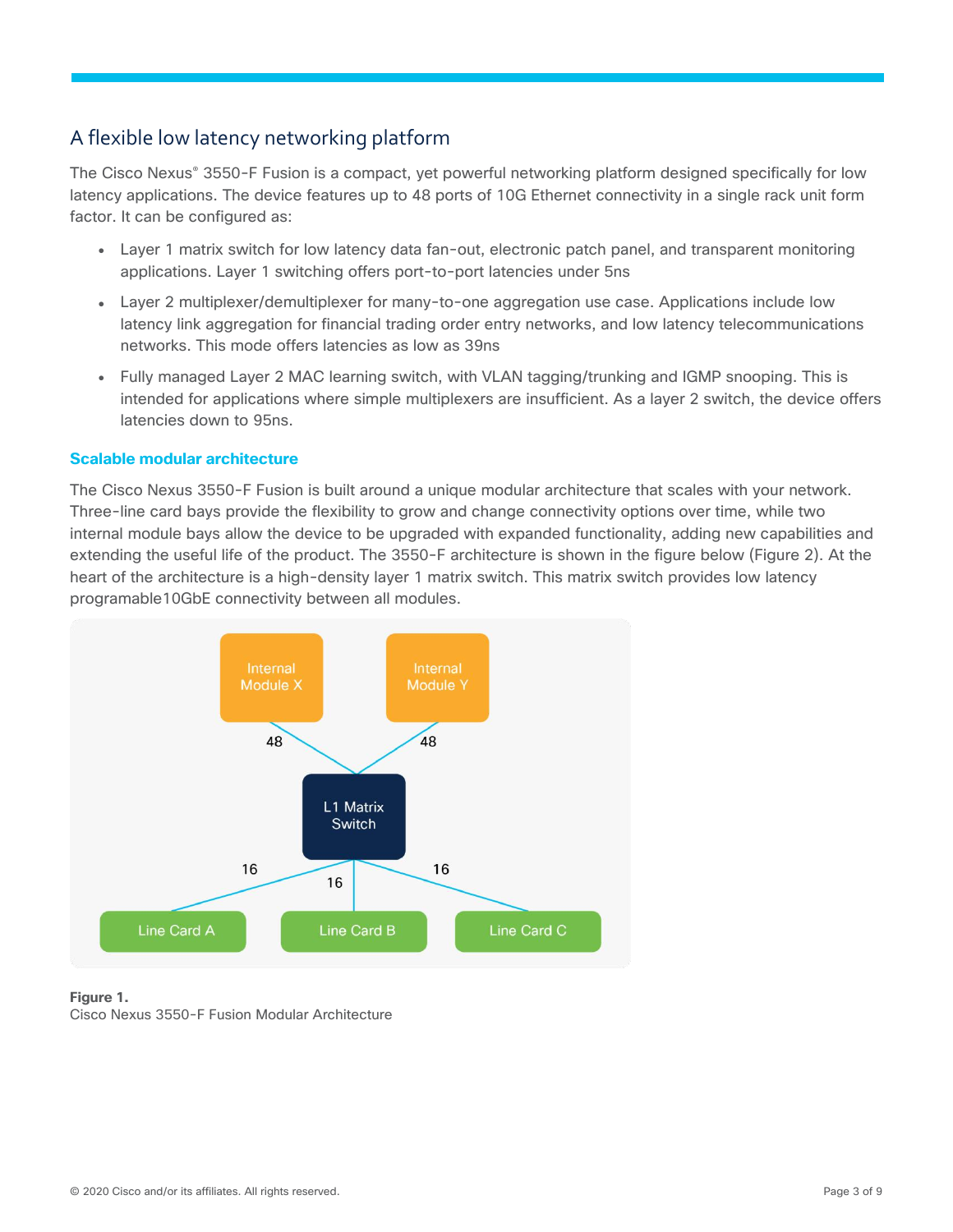The external module bays (A, B, & C) can be populated with a 16-port SFP+ line card (N35-F-16P) and/or a 4 port QSFP+ line card (N35-F-4Q). Standard SFP+ and QSFP+ optics or cable connectivity options are available.

The internal modules bays are unpopulated for Layer 1 only use. A high-density FPGA (N35-F-KU115) module is included for Layer 2 Mux and Layer 2 Switch applications. For custom applications, multiple FPGAs and/or multiple X86 CPU modules (N35-F-SKL) may be fitted.

#### **Ease of use and manageability**

The Cisco Nexus 3550-F Fusion runs a custom operating system and Command Line Interface (CLI), designed specifically to address the needs of layer 1 switching and low latency FPGA configuration. Users rate our CLI as one of the best they've operated on.

Every command available on the CLI is also available via a remote JSON RPC API. This makes the device easy to operate and to manage at scale.

All Cisco Nexus 3550-F Fusion products include standard enterprise manageability and deployment ability features including automatic configuration (via DHCP), SNMP, TACACS+ authentication, on-board python programmability, BASH shell access and time series logging.

#### <span id="page-3-0"></span>Layer 1 switching

Unlike traditional network switches that operate only at the data-link layer (layer 2), the Cisco Nexus 3550-F Fusion can operate at the physical network layer (layer 1). Layer 1 switching brings the benefits of circuit switching to Ethernet devices. Connections through the device are programmed into a matrix switch (see Figure 2) ahead of time and remain configured indefinitely. Unlike dynamic packet-based switching this has the advantage of providing very low and deterministic latency. Packets can cross a layer 1 matrix switch in under 5ns (port to port).

The layer 1 matrix switch has several useful purposes. It allows the device to tap into connections (for near transparent network monitoring), to patch connections between ports (for electronic network reconfiguration) and to fan-out connections from one port to many (for low latency data replication applications).



**Figure 2.**  Cisco Nexus 3550-F Fusion matrix switch configuration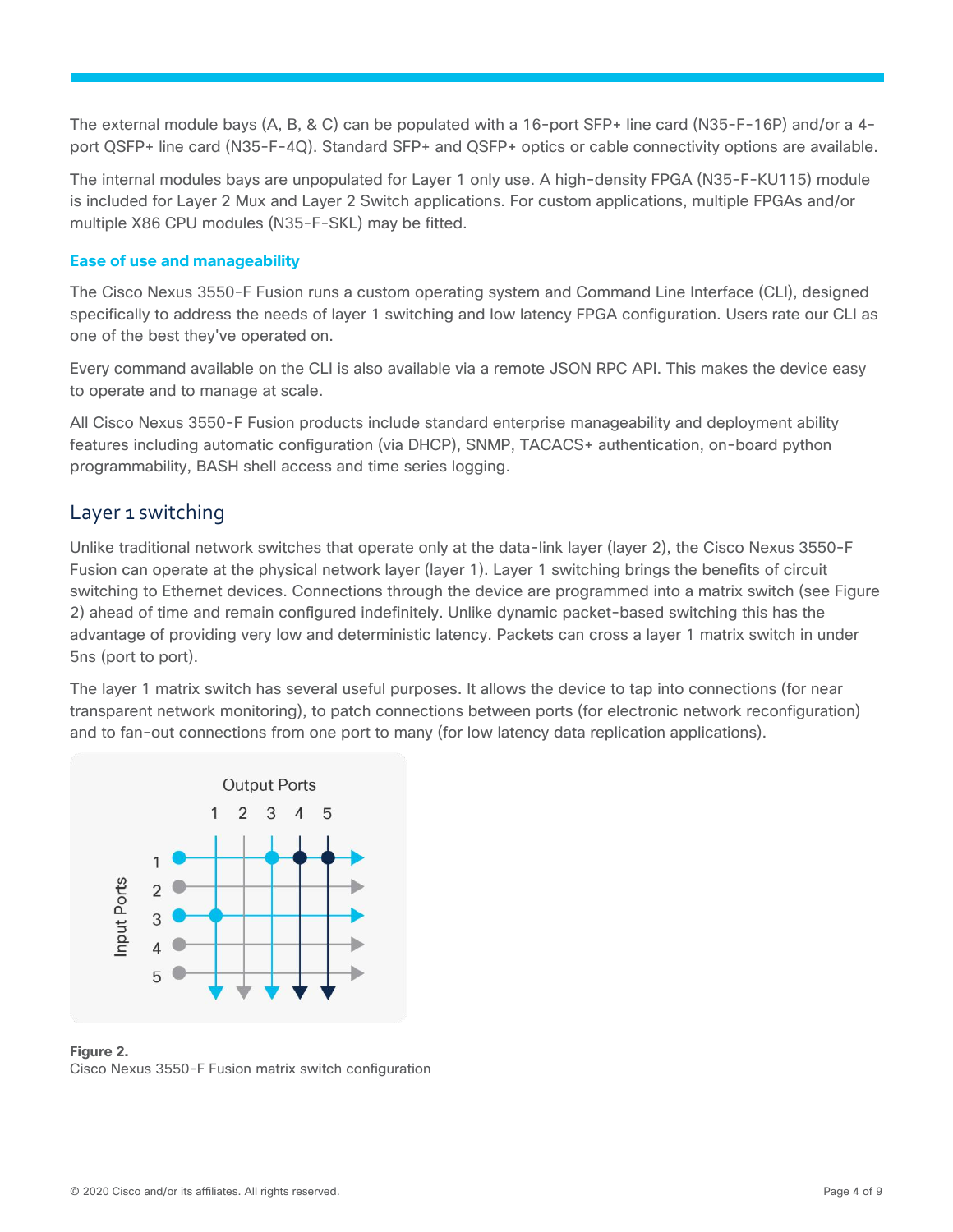Figure 2 above shows an example configuration of a layer 1 matrix switch:

- A "patch" is configured between ports 1 and 3: all traffic from port 1 is directed to port 3, all traffic from port 3 is directed to port 1. This patch can be
- Two "taps" are configured from port 1 to ports 4 and 5: traffic from port 1 is replicated to ports 4 and 5 at latencies as low as 2.8ns. Typically, such low latencies would be viewed as transparent to other network devices.

## <span id="page-4-0"></span>Transparent tapping

Network monitoring is vital for logging, debugging and compliance. While optical taps can be used for low latency network inspection, they consume valuable rack space and cannot be remotely managed. The Cisco Nexus 3550-F Fusion replaces 16 optical taps (48 ports) in a single 1RU device. Taps through the Cisco Nexus 3550-F Fusion employ active signal regeneration so that the signal quality remains high while port-to-port latencies are as low.

## <span id="page-4-1"></span>An electronic patch panel

Network reconfiguration is a fact of life, yet colocation access is often expensive and sometimes impossible (e.g. during business hours). The Cisco Nexus 3550-F Fusion offers a fast and convenient tool for managing and reconfiguring a physical network, remotely and at any time of the day, yet adds nearly no overhead. The remote JSON RPC API allows for such changes to be simply automated and controlled by a logically central controller.

## <span id="page-4-2"></span>Packet aware statistics and monitoring

Although the Cisco Nexus 3550-F Fusion operates at the physical layer, it is fully packet aware. Every port on the device is monitored for vital packet statistics including the number of packets/bytes transmitted/received and transmit/receive errors. The device also provides deep diagnostics including light levels, operating temperatures, transceiver capabilities, and more. All these statistics are available at no latency cost on the critical path.

## <span id="page-4-3"></span>Layer 2 multiplexing

Most Ethernet network switches typically perform all-to-all switching. Any port can send a packet to any other port. To do so, devices must inspect every packet and make a dynamic switching decision. However, many low-latency applications such as electronic trading order entry networks, and low latency telecommunication networks require only n-to-1 link aggregation (or multiplexing) and 1-to-n link disaggregation (or demultiplexing). Performing all-to-all switching is slow and expensive if only n-to-1 multiplexing / 1-to-n demultiplexing is required.

The Cisco Nexus 3550-F Fusion offers specialized multiplexing/demultiplexing features designed for low latency applications. In the absence of queueing, packets can cross the device in as little as 39ns. This makes the Cisco Nexus 3550-F Fusion one of the fastest multiplexers available on the market.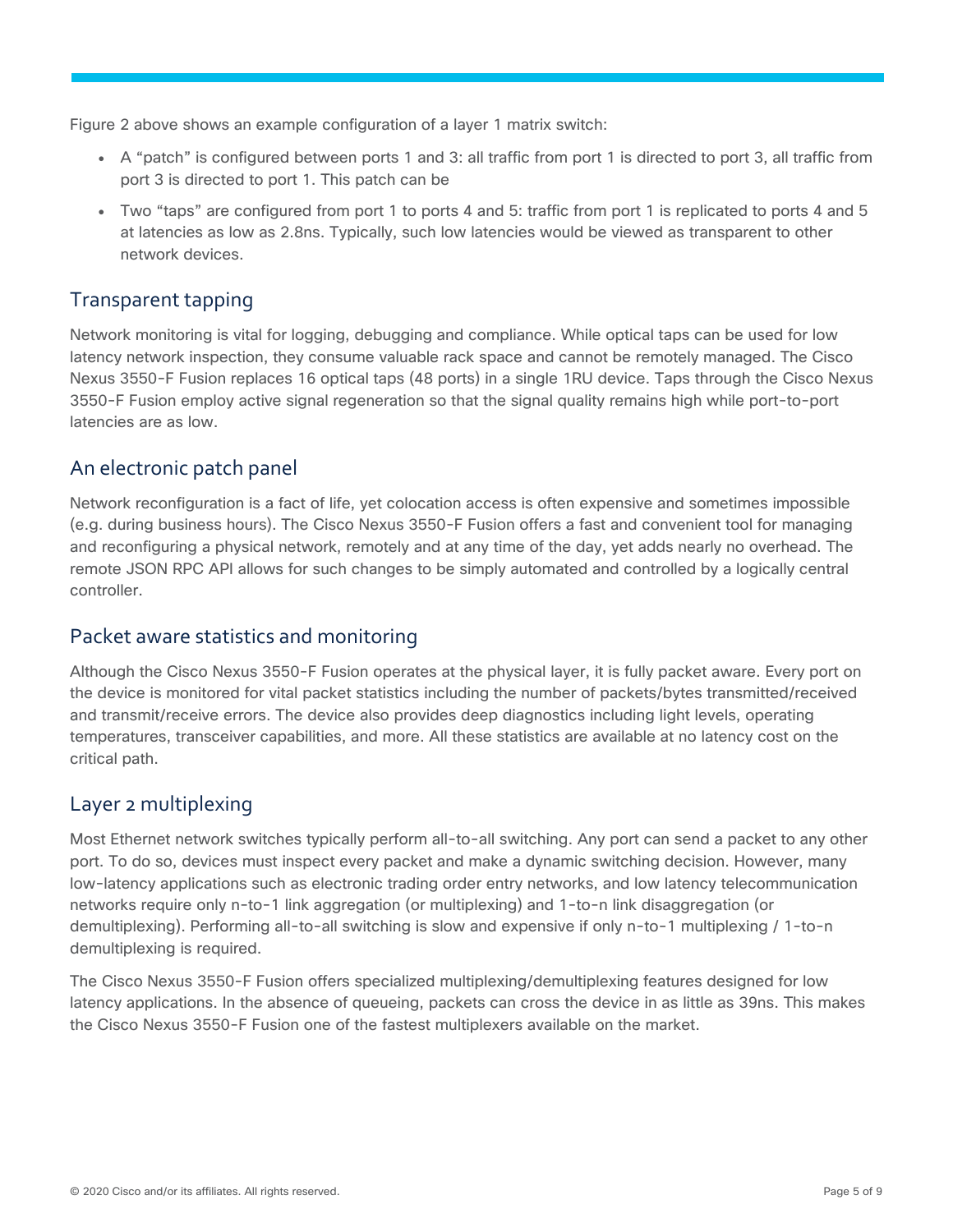## <span id="page-5-0"></span>Different multiplexers for different requirements

Multiplexing may seem simple in principle, but there are many tradeoffs depending on the use case: what line speeds are required? How many ports are needed? How deep should buffers be for contention? What sort of demultiplexing is supported? The Cisco Nexus 3550-F Fusion supports multiple multiplexing modes, each with different feature and latency tradeoffs, summarized in Table 1 below.

| <b>Mode</b>    | <b>Latency (min)</b> | <b>Link Rate(s)</b> | <b>Total Muxes</b> | Max ports     | <b>Buffer per port</b> | <b>Demuxing</b>     |
|----------------|----------------------|---------------------|--------------------|---------------|------------------------|---------------------|
| <b>FastMux</b> | 39 <sub>ns</sub>     | 10GbE               | 4                  | 15, 11, 11, 1 | 4 <sub>k</sub> B       | L <sub>1</sub> only |
| <b>Mux</b>     | 92 <sub>ns</sub>     | $1/10$ GbE          | 4                  | 48            | 20 <sub>k</sub> B      | L1/L2/VLAN          |
| <b>Switch</b>  | 86ns                 | 10GbE               | 48                 | 48            | 32kB                   | L1/L2/VLAN          |

**Table 1.** Cisco Nexus 3550-F Fusion multiplexing mode

The FastMux mode, is the fastest multiplexer available. It offers only 10G Ethernet connectivity and limited buffer depth. Demultiplexing is performed by layer 1 broadcast only. The FastMux is designed for situations where contention is low and pure speed is the only objective, such as electronic trading order entry networks.

The Mux mode offers 1G and 10G Ethernet options, with the ability to rate convert between these rates. It also offers Layer 2 and VLAN based demultiplexing. These features are useful on low latency long range wireless telecommunication networks where many customers require access to the same low-speed radio link.

Like the Mux mode, the Switch mode offers more compressive demultiplexing options. Additionally, it offers an unlimited number of muxes, allowing users more flexibility in their network configurations.

## <span id="page-5-1"></span>Layer 2 learning switch

Not all use cases can make do with Layer 1 switching (see XXX) or Layer 2 Multiplexing (see YYY). Sometimes a Layer 2 learning switch is needed, yet low latency is still required. The Cisco Nexus 3550 also offers a fully managed Layer 2 learning switch. With latencies as low as 95ns, the device is less than half the latency of previous generation L2 switches. In addition to MAC learning, it also offers:

- VLAN tagging, trunking, stripping and rewriting
- IGMP Snooping
- Tap/agg timestamping with 2.8ns timestamp resolution
- BGP Client (peering only)



**Figure 3.**  Cisco Nexus 3550-F Fusion Switch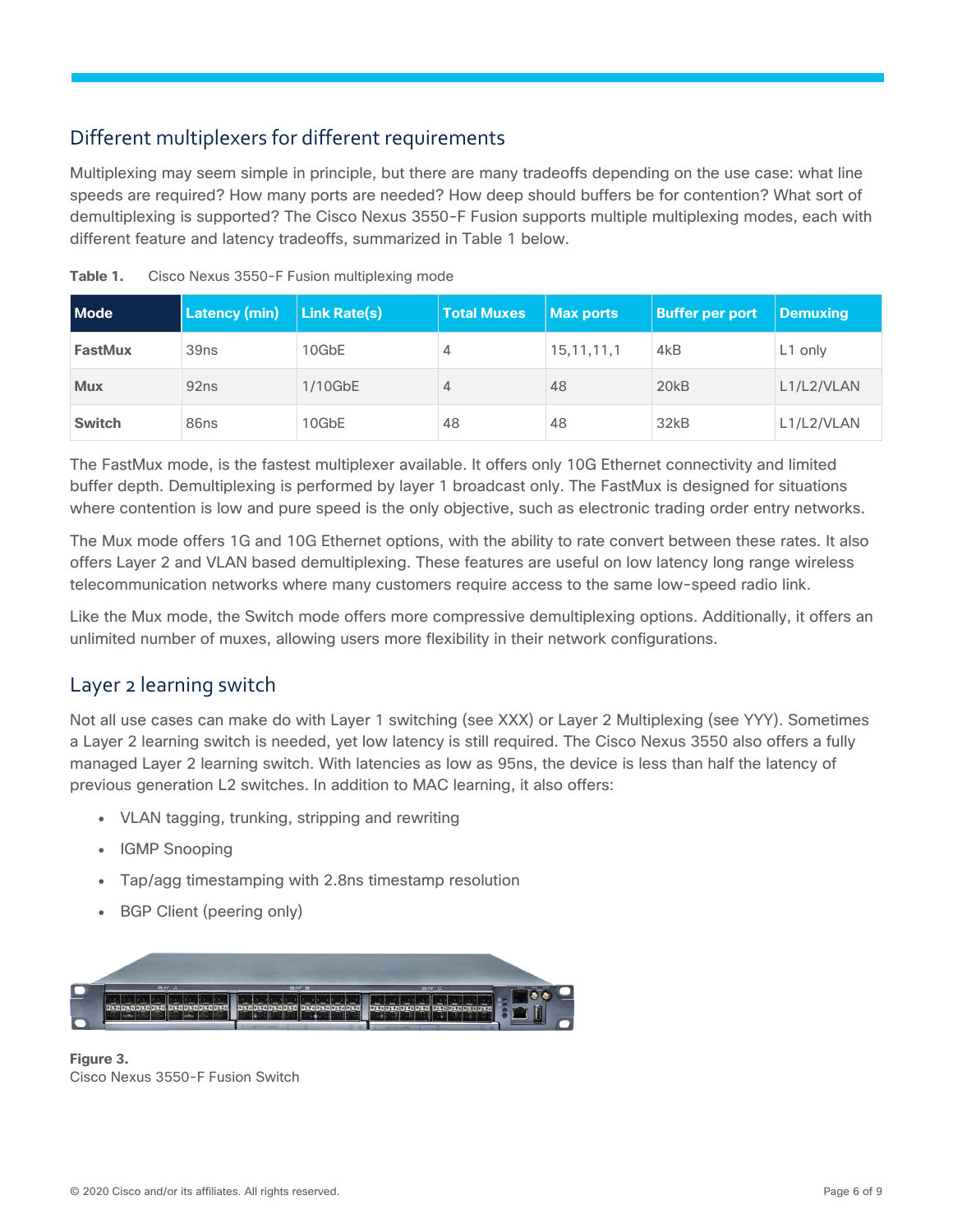## <span id="page-6-0"></span>Cisco Nexus 3550-F Fusion feature comparison

The modularity of the Cisco Nexus 3550-F Fusion can be purchased in multiple configurations. Table 2 lists the feature matrix for each configuration.

| Table 2. | Cisco Nexus 3550-F Fusion feature comparison |  |  |
|----------|----------------------------------------------|--|--|
|          |                                              |  |  |

| <b>Device</b>                           | Layer 1<br><b>Switching</b> | Layer 2<br><b>Muxing</b> | Layer 2<br><b>Switching</b> | <b>Ordering ID</b> |
|-----------------------------------------|-----------------------------|--------------------------|-----------------------------|--------------------|
| Cisco Nexus 3550-F Fusion L1            | Yes                         |                          |                             | N35-F-48X          |
| <b>Cisco Nexus 3550-F Fusion Mux</b>    | Yes                         | Yes                      |                             | N35-FM-48X         |
| <b>Cisco Nexus 3550-F Fusion Switch</b> | Yes                         | Yes                      | Yes                         | N35-FS-48X         |

## <span id="page-6-1"></span>Cisco Nexus 3550-F Fusion platform features

#### **Latency**

- L1 Tap/Patch: 3ns minimum 5ns maximum
- FastMux: 39ns minimum 48ns maximum
- Mux: 92ns minimum 107ns maximum
- Mux (switch): 86ns minimum 102ns maximum
- Switch: 95ns minimum 126ns maximum

#### **Statistics**

- Packet counters (RX, TX, dropped etc)
- Per port status LEDs
- Live packet dump
- SFP diagnostics (light levels, temps, etc)
- SNMP, local and remote syslog
- Time series logging to InfluxDB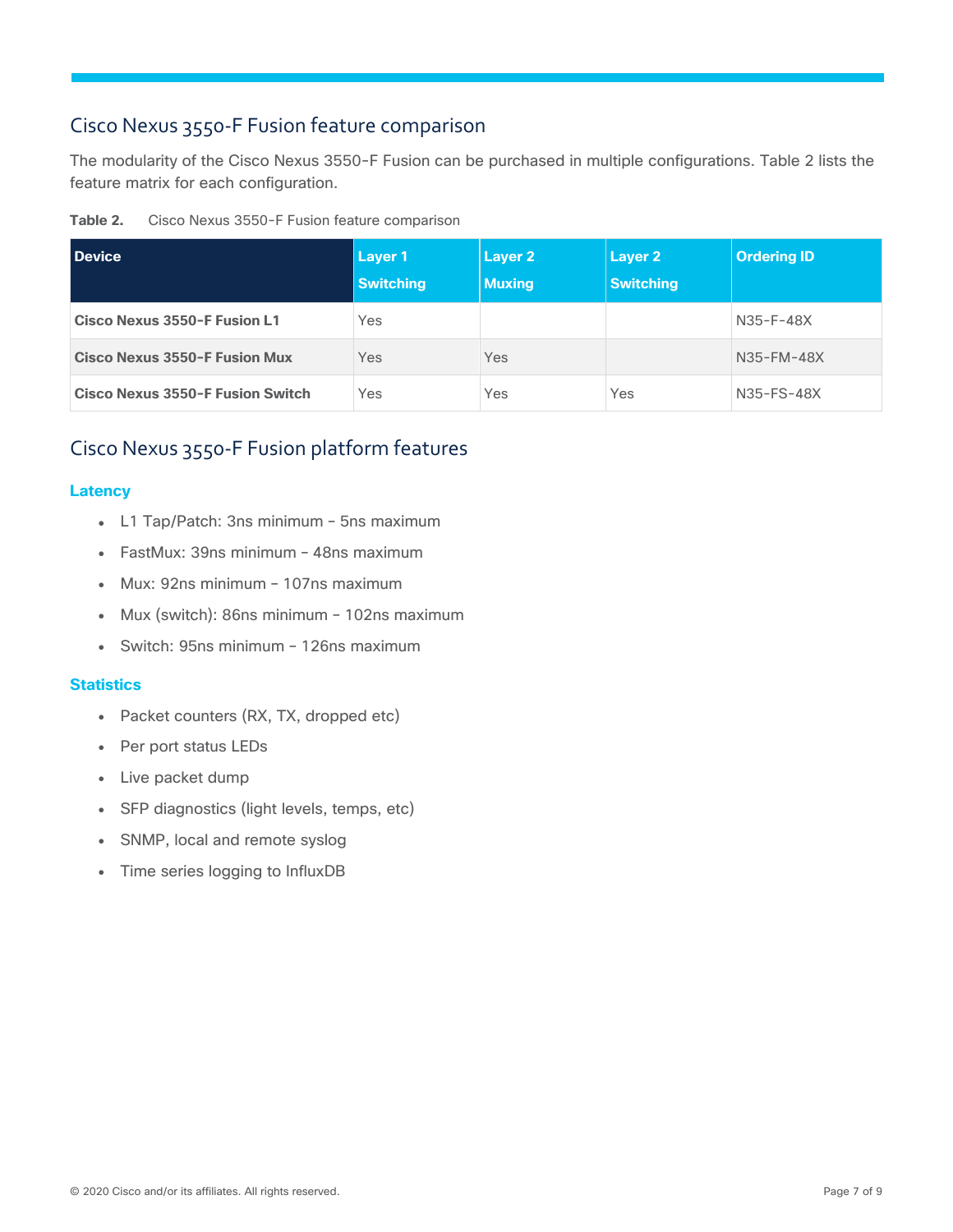#### **Connectivity**

- 3x 16 SFP+ line cards, up to 48 ports
- 3x 4QSFP line cards, up to 12 ports (48x10G)
- SFP+ Fiber (10GBASE-SR, 10GBASE-LR, 10GBASE-LRM, 1000BASE-SX, 1000BASE-LX)
- SFP+ Copper Direct Attach
- SMA for PPS in/out
- SMA for GPS in
- RJ45 management port
- RJ45 Industry standard serial port
- USB (for firmware upgrades)

#### **Management**

- CLI via serial, SSH and telnet
- JSON RPC API for all CLI commands
- Automatic configuration via DHCP
- TACACS+ and multi user support
- ACL's on management interface
- FW updates via SFTP, TFTP, HTTP and USB
- Onboard BASH and Python scripts
- Onboard Cron jobs
- Time sync via PPS, GPS, PTP and NTP

#### **General**

- 19" 1RU, rack mount
- Weight  $11kg$  (24lbs)
- Dual, hot-swappable supplies
- Standard: AC 90-264V, 47-64 Hz, included IEC C13-C14 cables
- Optional: DC 40-72V
- Maximum consumption: 150W
- Dual hot-swappable fan modules
- Optional airflow direction